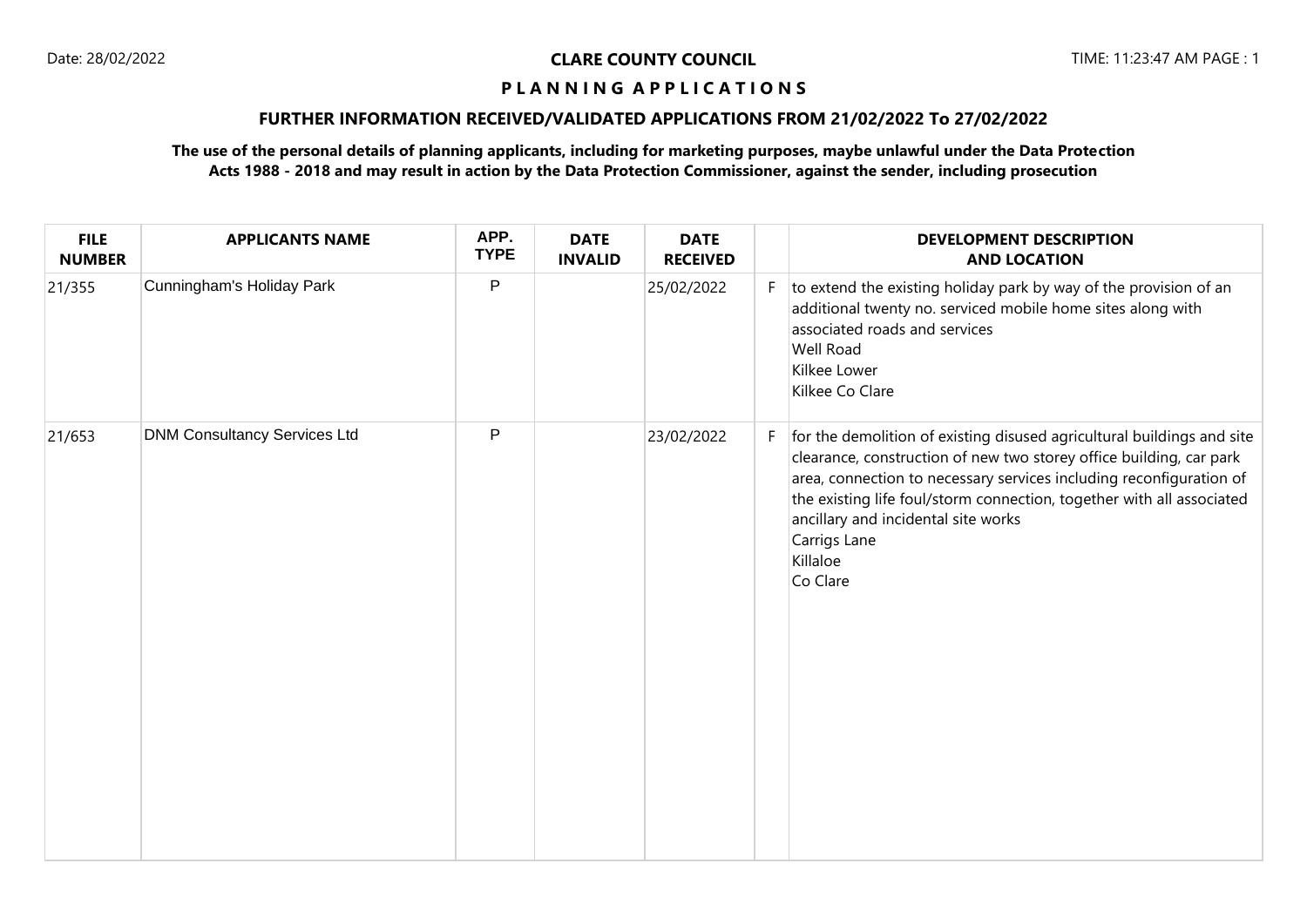# **FURTHER INFORMATION RECEIVED/VALIDATED APPLICATIONS FROM 21/02/2022 To 27/02/2022**

| 21/663 | Eko Integrated Services Ltd | P | 23/02/2022 | F | for development at Drumbiggle Road, Nos. 1-4 Buttermarket Street<br>and Simm's Lane, Drumbiggle, Ennis, Co Clare. The proposed<br>development will consist of demolition of existing structures at Nos.<br>1-4 inclusive Butter Market Street, and partial removal of the<br>existing wall to the eastern boundary. Construction of 46 residential<br>units in total comprising of a new 4 storey apartment building to<br>Drumbiggle Road with 30 No. 2 bedroom apartments and 3 No. 1<br>bedroom apartments over semi-basement level with 20 car- parking<br>spaces, secure bicycle store, bin store and plantroom; Digital Hub at<br>ground floor level; New single store Cafe and Digital hub at ground<br>floor to Simm's Lane; 4 Storey Apartment Building to Buttermarket<br>St Lane with 7 No. 2 Bedroom Apartments; 6 No. 3 Storey Terraced<br>town houses to Buttermarket Street, new substation, 5 new set-<br>down car parking spaces, external hard and soft landscaping,<br>lighting, solar panels underground services including drainage with<br>attenuation tank and ancillary site works. The site is in an<br>Architectural Conservation Area. A Natura Impact Statement will be<br>submitted with the application<br>Nos 1-4 Buttermarket Street and Simm's Lane<br>Drumbiggle,<br>Ennis, Co Clare |
|--------|-----------------------------|---|------------|---|------------------------------------------------------------------------------------------------------------------------------------------------------------------------------------------------------------------------------------------------------------------------------------------------------------------------------------------------------------------------------------------------------------------------------------------------------------------------------------------------------------------------------------------------------------------------------------------------------------------------------------------------------------------------------------------------------------------------------------------------------------------------------------------------------------------------------------------------------------------------------------------------------------------------------------------------------------------------------------------------------------------------------------------------------------------------------------------------------------------------------------------------------------------------------------------------------------------------------------------------------------------------------------------------------------------------|
| 21/738 | <b>Rocktwist Holdings</b>   | P | 22/02/2022 |   | for the following: (1) Demolition of an existing bungalow (2)<br>Construct a new ESB Substation and (3) Construct mixed use<br>industrial units with office accommodation for industrial, light<br>industrial, storage, warehouse and logistic usage including ancillary<br>siteworks<br><b>Western Business Park</b><br>Caherteige and Drumgeely<br>Shannon, Co Clare                                                                                                                                                                                                                                                                                                                                                                                                                                                                                                                                                                                                                                                                                                                                                                                                                                                                                                                                                 |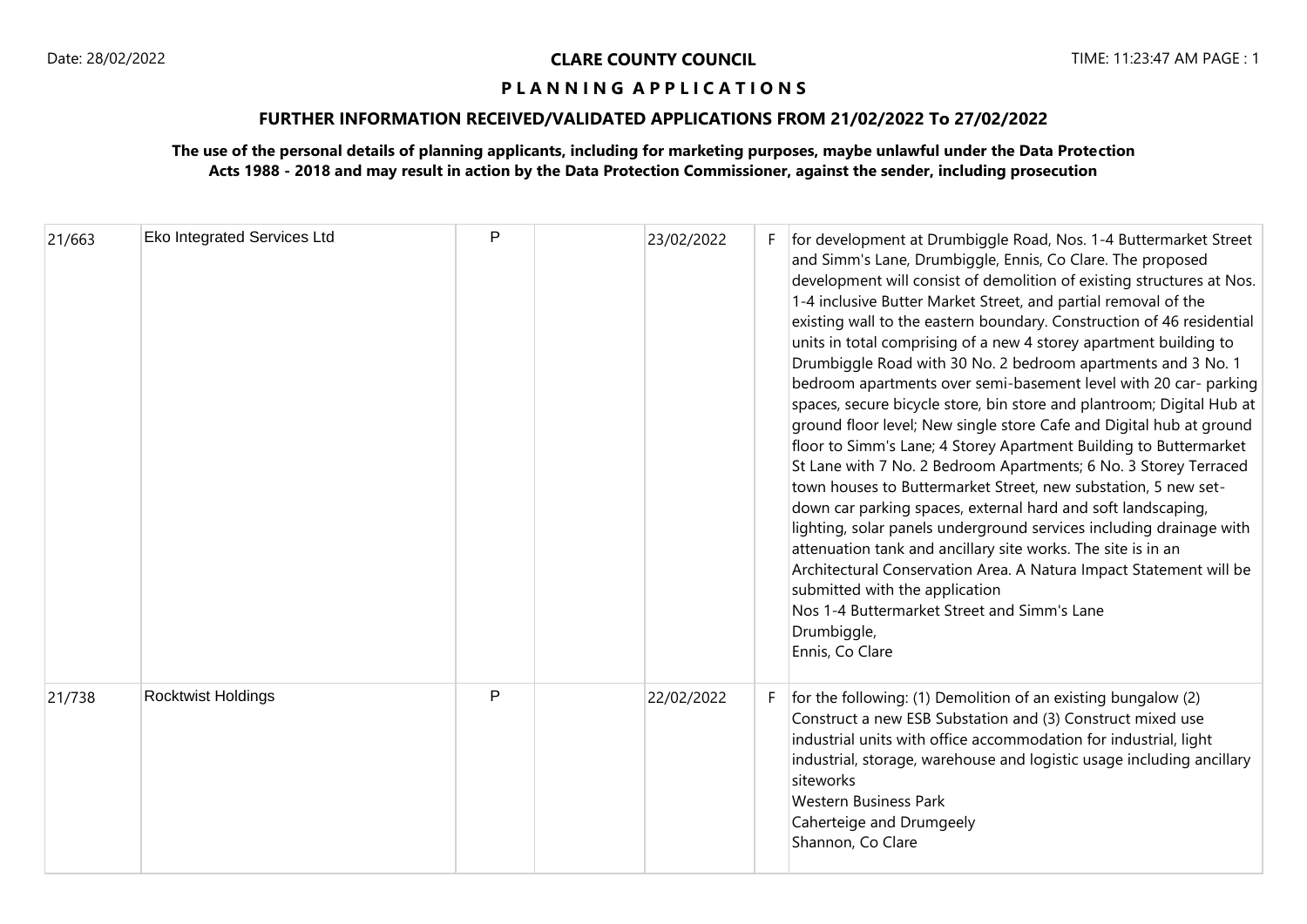### **FURTHER INFORMATION RECEIVED/VALIDATED APPLICATIONS FROM 21/02/2022 To 27/02/2022**

| 21/746 | Gearoid Barron       | P | 25/02/2022 |    | for development consisting of the provision of 33 no. houses and<br>storage & hobby pavilion, together with ancillary siteworks<br>Cappahard Lane<br>Newpark,<br>Ennis, Co Clare                                                                                                                                                                                                                                                                                                                                                                                                                                                                                                                                                                                                                                                                                                                                                                                                                                                                                                                                                                                                                                                                                                                                                                                                                                                                                                                                                                                                                                                                                                                                                         |
|--------|----------------------|---|------------|----|------------------------------------------------------------------------------------------------------------------------------------------------------------------------------------------------------------------------------------------------------------------------------------------------------------------------------------------------------------------------------------------------------------------------------------------------------------------------------------------------------------------------------------------------------------------------------------------------------------------------------------------------------------------------------------------------------------------------------------------------------------------------------------------------------------------------------------------------------------------------------------------------------------------------------------------------------------------------------------------------------------------------------------------------------------------------------------------------------------------------------------------------------------------------------------------------------------------------------------------------------------------------------------------------------------------------------------------------------------------------------------------------------------------------------------------------------------------------------------------------------------------------------------------------------------------------------------------------------------------------------------------------------------------------------------------------------------------------------------------|
| 21/757 | Art Data Centres Ltd | P | 25/02/2022 | F. | $\vert$ - a permission of 10 years in duration is sought. The application site<br>has a total of c. 60 hectares with a nett area for development of c.<br>45 hectares, and is bound to the south by R352 (Tulla Road), to the<br>east and the north by agriculture land, to the west by the M18. The<br>development will consist of: the demolition of an existing single<br>storey with pitched roof farm dwelling house together with 8 No.<br>farm outbuildings on the overall site. The construction of 6 No. two<br>storey data centre buildings with three storey plant/office levels and<br>associated ancillary development that will have a combined gross<br>floor area of 118,740 sqm. These data halls are maximum 19m high<br>and will consist of the data halls and air handling units and offices<br>and ancillary plant and support. Each of the six data centre buildings<br>will include data halls, associated electrical and mechanical plant<br>rooms, loading bays, maintenance and storage spaces, office<br>administration areas, pump rooms, water storage tanks, and plant,<br>as well as backup (standby) generators (11 No. per building) for<br>emergency use only situated along one elevation of each building.<br>The standby diesel generators will have associated 8 m high flues.<br>Each generator will also include local diesel storage tanks with a<br>single refuelling area to serve the proposed emergency generators.<br>A gas powered energy centre and Above Ground Installation<br>(AGI)4,674 sqm in size. The energy centre will primarily comprise 18<br>no. lean-burn natural gas engines, 2 No. pump rooms, and fuel<br>storage compound. Each generator will have its own flue of 25m |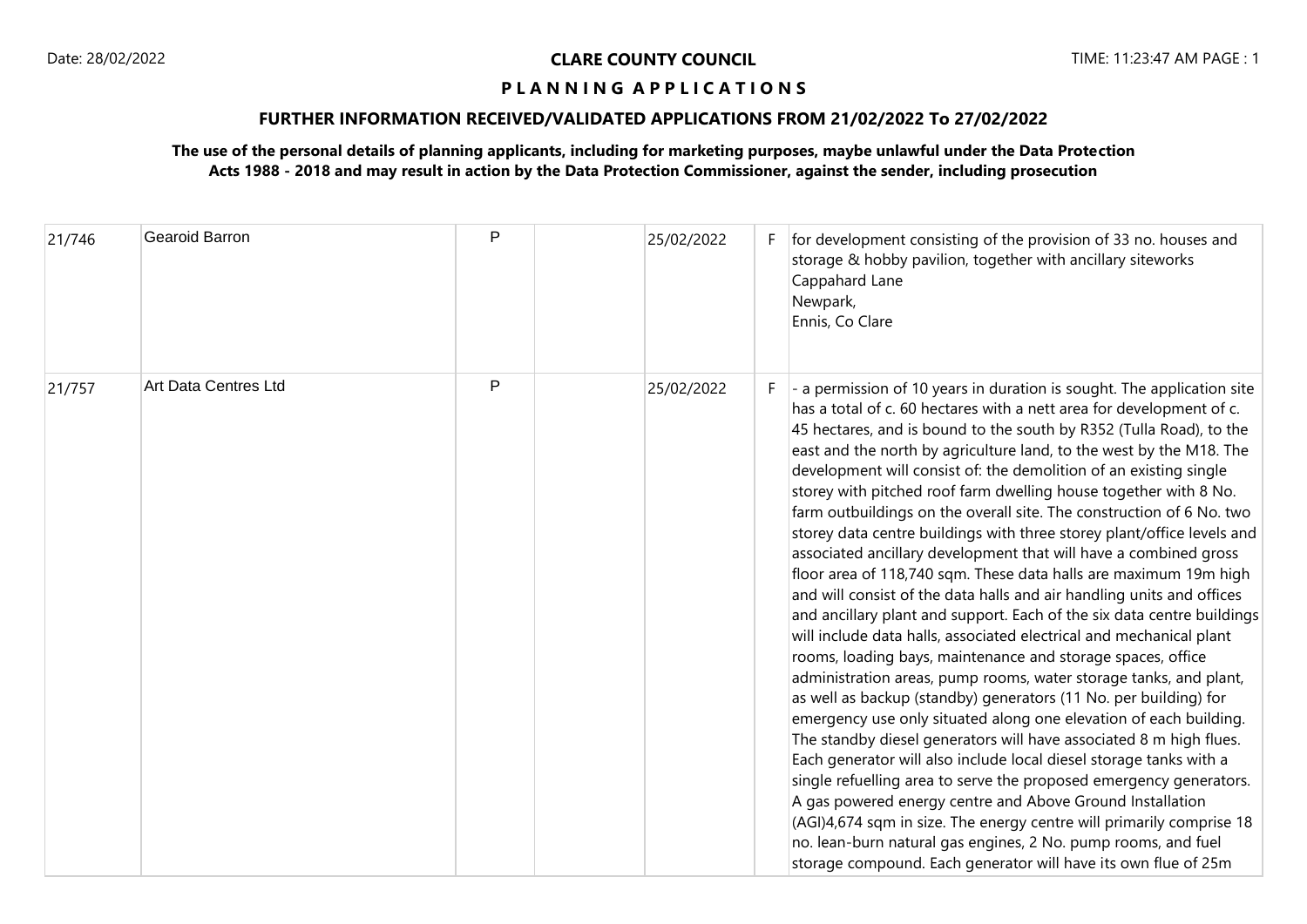# **FURTHER INFORMATION RECEIVED/VALIDATED APPLICATIONS FROM 21/02/2022 To 27/02/2022**

|         |                                        |   |            |   | height. The energy centre and buildings within the compound will<br>be 12 m high, single storey with mezzanine level. The buildings will<br>house ancillary office, welfare facilities and associated parking. A<br>two storey Vertical Farm Building. The vertical farm will be c. 2,430<br>sqm and 12m high. It will comprise c. service area of 1,444 sqm,<br>handling area of 844 sqm and ancillary areas.<br>Please see newspaper notice for full development description<br>Tooreen, Cahernalough, Knockanean,<br>Ballymacahill, Muckinish and Rosslevan,<br>Tulla Road, Ennis, Co Clare |
|---------|----------------------------------------|---|------------|---|------------------------------------------------------------------------------------------------------------------------------------------------------------------------------------------------------------------------------------------------------------------------------------------------------------------------------------------------------------------------------------------------------------------------------------------------------------------------------------------------------------------------------------------------------------------------------------------------|
| 21/840  | Anne O'Connell Shannon & Garry Shannon | P | 25/02/2022 |   | for the following works (A) Demolish an existing extension and<br>boiler house constructed to the rear of the existing dwelling, (B)<br>Renovate and make changes to the layout and elevations of the<br>existing dwelling (C) Construct new extensions to the front and rear<br>of the existing dwelling, and (D) Use part of the dwelling as a<br>granny flat, all with associated site works<br>Bealickania<br>Corofin<br>Co Clare                                                                                                                                                          |
| 21/1133 | Mark Killeen                           | P | 21/02/2022 | F | to build a dwelling house, garage, install a wastewater treatment<br>system, create a new entrance onto the public road and all ancillary<br>site works<br>Cloghaundine<br>Liscannor<br>Co Clare                                                                                                                                                                                                                                                                                                                                                                                               |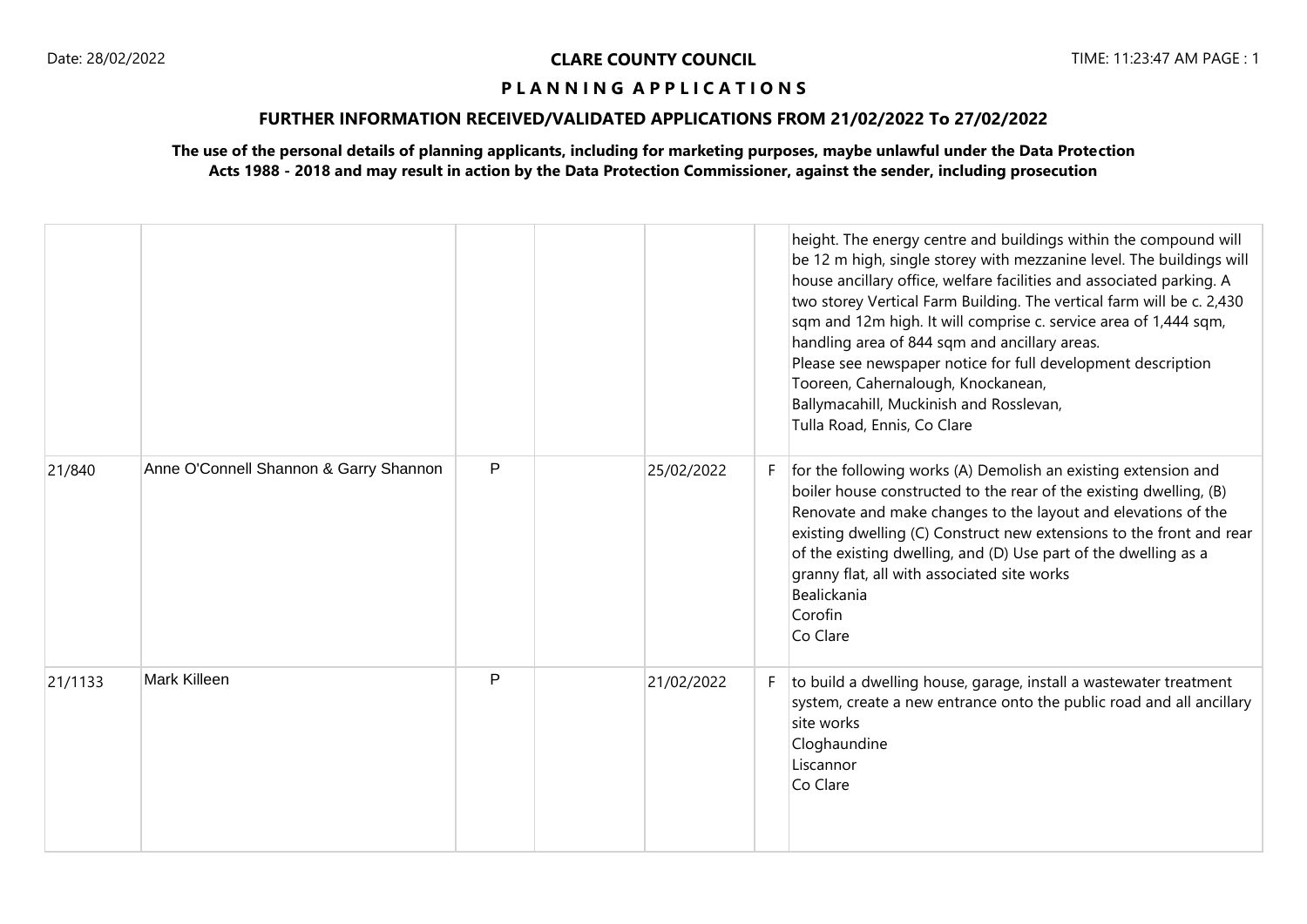# **FURTHER INFORMATION RECEIVED/VALIDATED APPLICATIONS FROM 21/02/2022 To 27/02/2022**

| 21/1133 | Mark Killeen             | P | 25/02/2022 | F. | to build a dwelling house, garage, install a wastewater treatment<br>system, create a new entrance onto the public road and all ancillary<br>site works<br>Cloghaundine<br>Liscannor<br>Co Clare                                                                                  |
|---------|--------------------------|---|------------|----|-----------------------------------------------------------------------------------------------------------------------------------------------------------------------------------------------------------------------------------------------------------------------------------|
| 21/1161 | Anne Maria Power         | P | 21/02/2022 | F. | to modify, convert and extend 2 no existing agricultural buildings to<br>residential accommodation, install a proprietary wastewater<br>treatment plant with percolation area and associated ancillary site<br>works<br>Knockerra Village<br>Knockerry West,<br>Kilrush, Co Clare |
| 21/1199 | Niamh Egan               | P | 21/02/2022 | F  | to build a new dwelling house with garage, install a waste treatment<br>system, creating a new entrance to the public road and all<br>associated site and ancillary works<br>Caheraderry<br>Lahinch<br>Co Clare                                                                   |
| 21/1225 | Gary Dillon & Ellen Fawl | P | 23/02/2022 | F  | to construct a dwelling house, domestic garage, entrance, effluent<br>treatment system including all ancillary site works and services<br>Knockatinty<br>Kilkishen<br>Co Clare                                                                                                    |